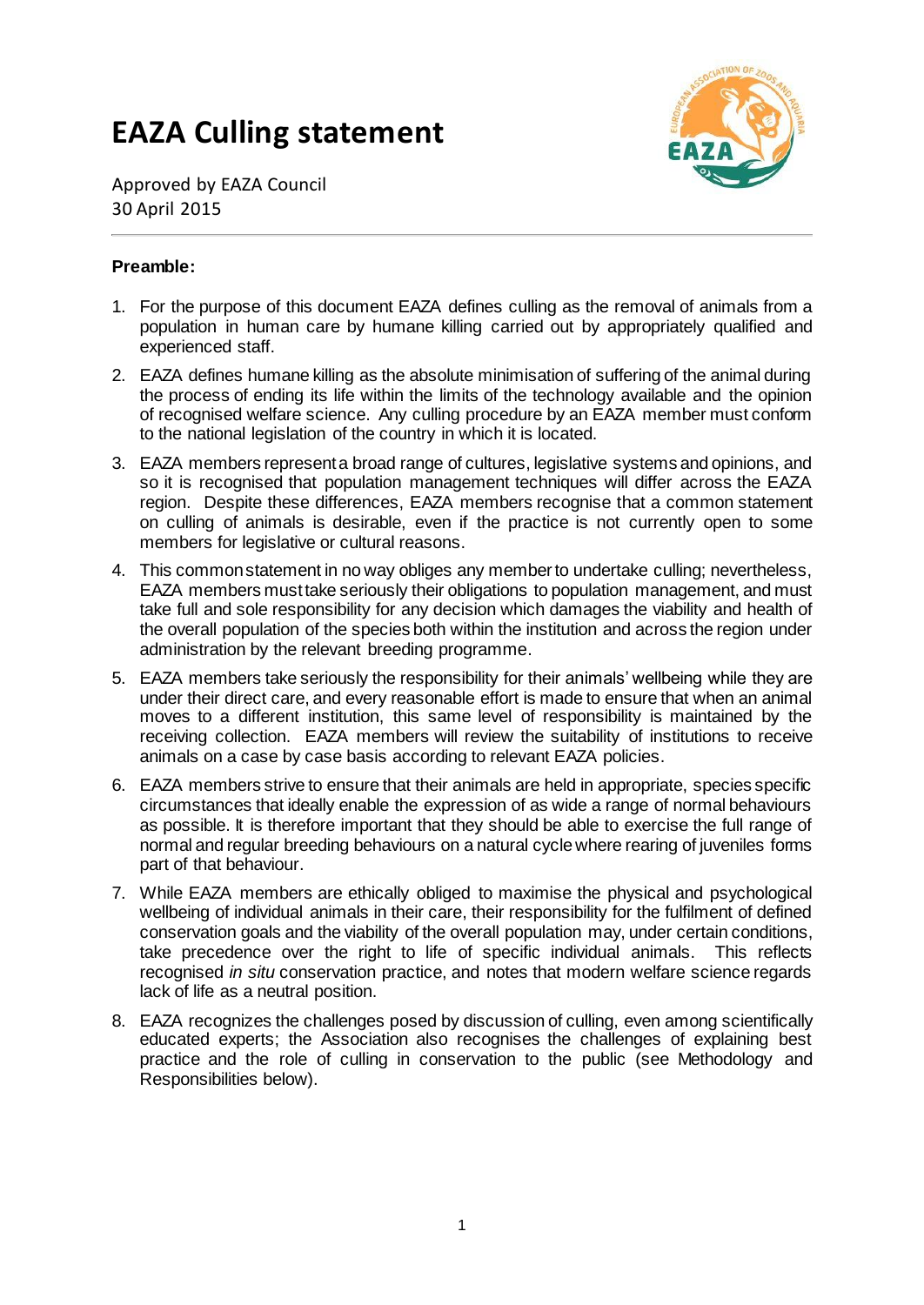## **EAZA considers culling to be standard operating procedure where:**

- 1. The animal poses a serious and unavoidable threat to human safety, e.g. escaped animals
- 2. In the opinion of the veterinary staff responsible for the individual animal's health and welfare, the animal is suffering from a disease, detrimental psychological state or severe pain and/or stress which cannot be adequately alleviated.

#### **EAZA considers that culling may be appropriate where:**

- 1. The only alternative is permanent transfer to accommodation which cannot assure a proper level of welfare for the animal and which cannot be improved within a short interval agreed by the responsible EAZA authority.
- 2. The continued presence of an individual animal is unreasonably disruptive to a functioning social group within an individual collection.
- 3. The maintenance of a population's demographic or genetic viability is at risk through the continued presence of one or more individual animals.

#### **Culling as a management tool**

The application of a considered culling policy is appropriate on welfare grounds, at an individual and group level, and helps to mirror species specific population structures. Members are ethically obliged to strike an informed balance between the life of an individual and maintaining the long term viability of a managed population, and where these obligations are in conflict, the welfare and genetic health of the population both locally and regionally over the long term must take precedence. EAZA considers culling to be one of several appropriate methods for maintaining this precedence.

#### **Culling for maintaining welfare and normal and natural behaviours**

If a female's opportunity to breed and rear offspring regularly is limited, this may in some species result in the premature and permanent cessation of her reproductive cycle and/or abnormalities within her reproductive tract, all of which can compromise the health of that individual. In addition, limiting the opportunity to breed in species which display nurturing parental behaviour, by definition, reduces an individual animal's opportunity to express one of the most important and complex set of natural behaviours and can thus lead to a decrease in welfare.

EAZA considers culling of offspring an appropriate tool for maintaining the welfare of parent animals provided that the procedure does not in itself compromise that welfare.

In addition, culling is an appropriate measure where offspring numbers are unpredictable and large populations develop; where these numbers compromise the individual welfare of breeding programme precedent animals within the enclosure; and where animals may not be reasonably rehoused without negative consequences to the viability of the overall population.